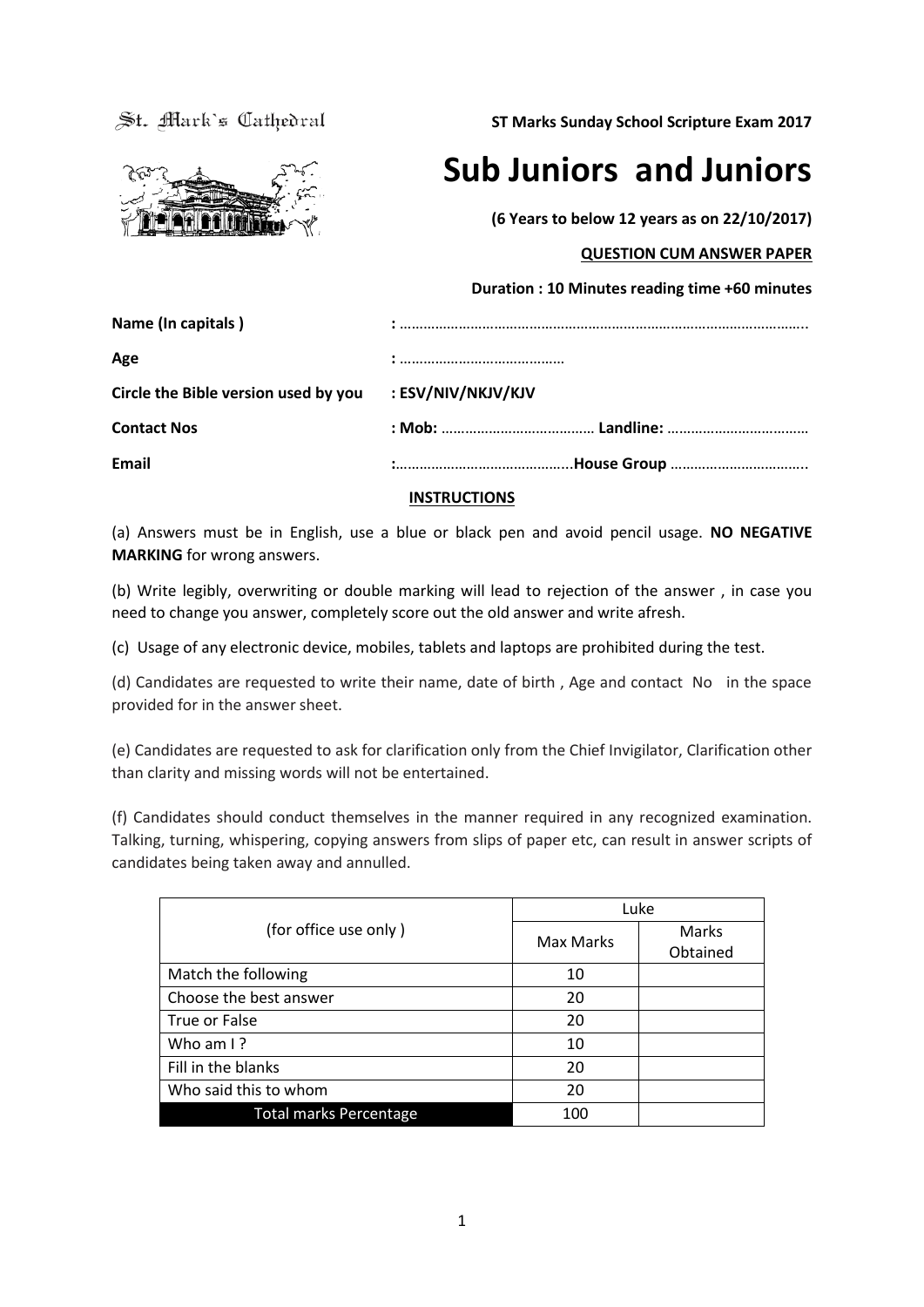# **Section A** (1 x 10 marks)

# **Match the Following**

# **Correctly match the following with the appropriate answer taken from Column B.**

# **Note:** *Please do not draw lines*

| Column A              | (Fill in the Correct answer)                         | <b>Column B</b>                       |
|-----------------------|------------------------------------------------------|---------------------------------------|
| Heli                  |                                                      | A prophet killed between the Altar    |
|                       |                                                      | and the temple                        |
| Gabriel               |                                                      | <b>Tetrarach of Abilene</b>           |
| Zacchaeus & Levi      |                                                      | Governor of Iturea                    |
| Anna                  |                                                      | Wife of Zachariah                     |
| Jesse                 |                                                      | Governor of Idumea                    |
| Zechariah             |                                                      | Who stands in the presence of God     |
| Joanna                |                                                      | Jesus called me a fox                 |
| Herod                 |                                                      | Offered sacrifices mixed with the     |
|                       |                                                      | blood of the Galileans                |
| Caesar Augustus       |                                                      | Tax Collectors by Profession          |
| <b>Pontius Pilate</b> |                                                      | Father of Joseph                      |
|                       |                                                      | Same Angel who appeared to Gideon     |
|                       |                                                      | Decreed that all Jews should go to    |
|                       |                                                      | Jerusalem at least once a year.       |
|                       |                                                      | Andrew and Simon Peter                |
|                       | Select the correct answer from Column B and write it | I am the wife of Chuza, Herod's       |
| <i>in</i> the         | middle against the relevant characters               | steward,                              |
| mentioned in Column A |                                                      | Father of David.                      |
|                       |                                                      | A prophetess from the Tribe of Asher, |
|                       |                                                      | also daughter of Phanuel              |
|                       |                                                      | Decreed that a Census should be       |
|                       |                                                      | taken                                 |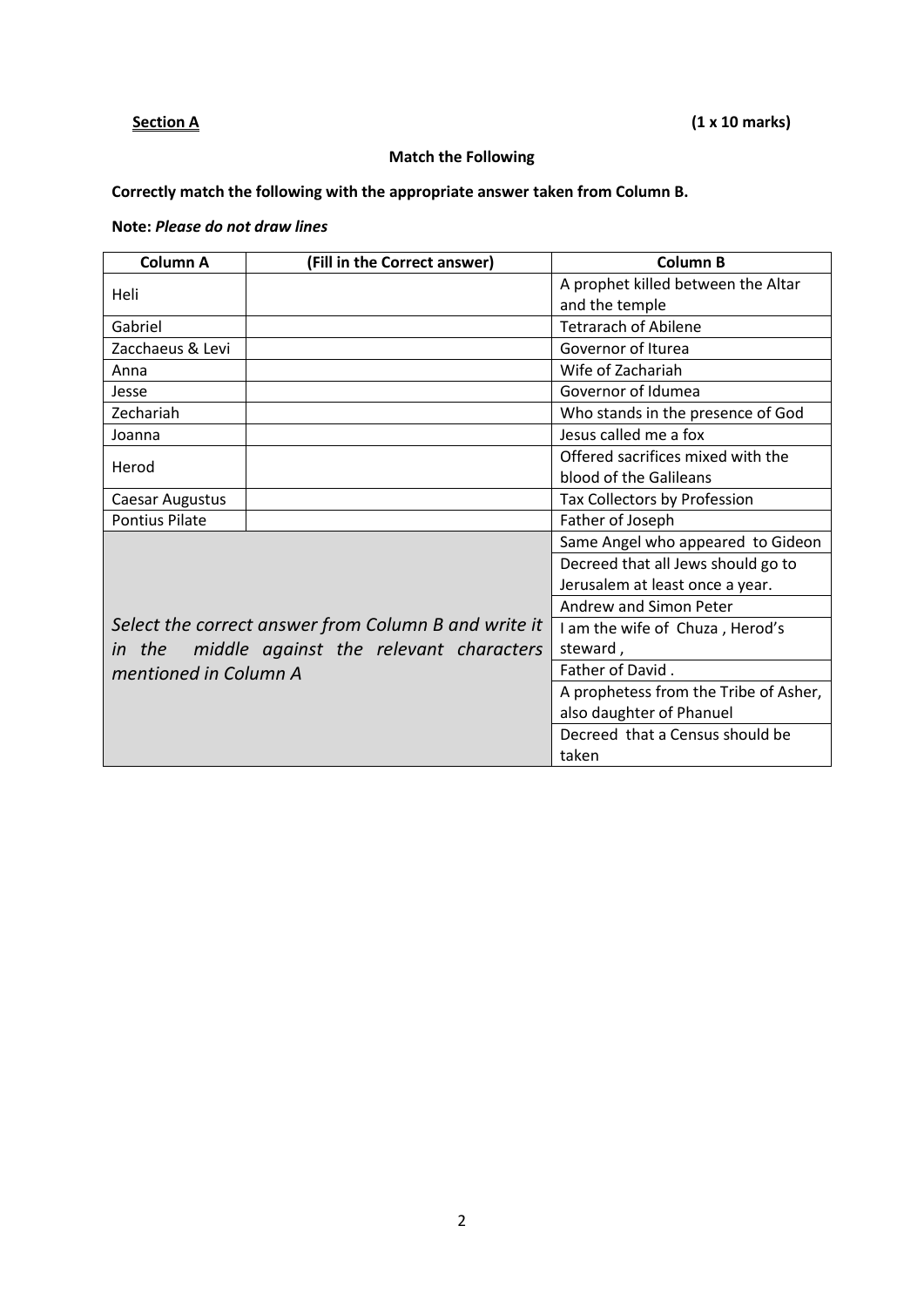| Choose the best answer (Circle or tick the correct answer)                                                                                                                  |
|-----------------------------------------------------------------------------------------------------------------------------------------------------------------------------|
| 1. What city is called "the city of David"                                                                                                                                  |
| Jerusalem<br>A                                                                                                                                                              |
| Bethlehem<br>B                                                                                                                                                              |
| Nazareth<br>C                                                                                                                                                               |
| Judea<br>D                                                                                                                                                                  |
| 2. According to Luke chapter three, who were the three tetrarchs in                                                                                                         |
| Judea when the word of God came to John in the wilderness?                                                                                                                  |
| Herod, Philip, Lysanias<br>A                                                                                                                                                |
| Herod, Quirinias, Lysanias<br>B                                                                                                                                             |
| Herod, Philip and Quirinius<br>C                                                                                                                                            |
| Herod, Philip and Augustus<br>D                                                                                                                                             |
| 3. Who helps Jesus to carry the cross?<br><b>Simon of Damascus</b><br>A<br>Simon of Nazareth<br>B<br>Simon of Cyrene<br>C<br>Simon of Jerusalem<br>D                        |
| 4. Whom did Jesus encounter or meet in the land of the Gerasenes/Gaderenes<br>A<br>John the Baptist<br>Paralysed man<br>В<br>Man with the withered hand<br>С<br>D<br>Legion |
| 5. Which prisoner is released by Pilate?                                                                                                                                    |
| <b>Barabbas</b><br>A                                                                                                                                                        |
| <b>Barnabus</b><br>B                                                                                                                                                        |

- C **Jesus Christ**
- D **Bartholomew**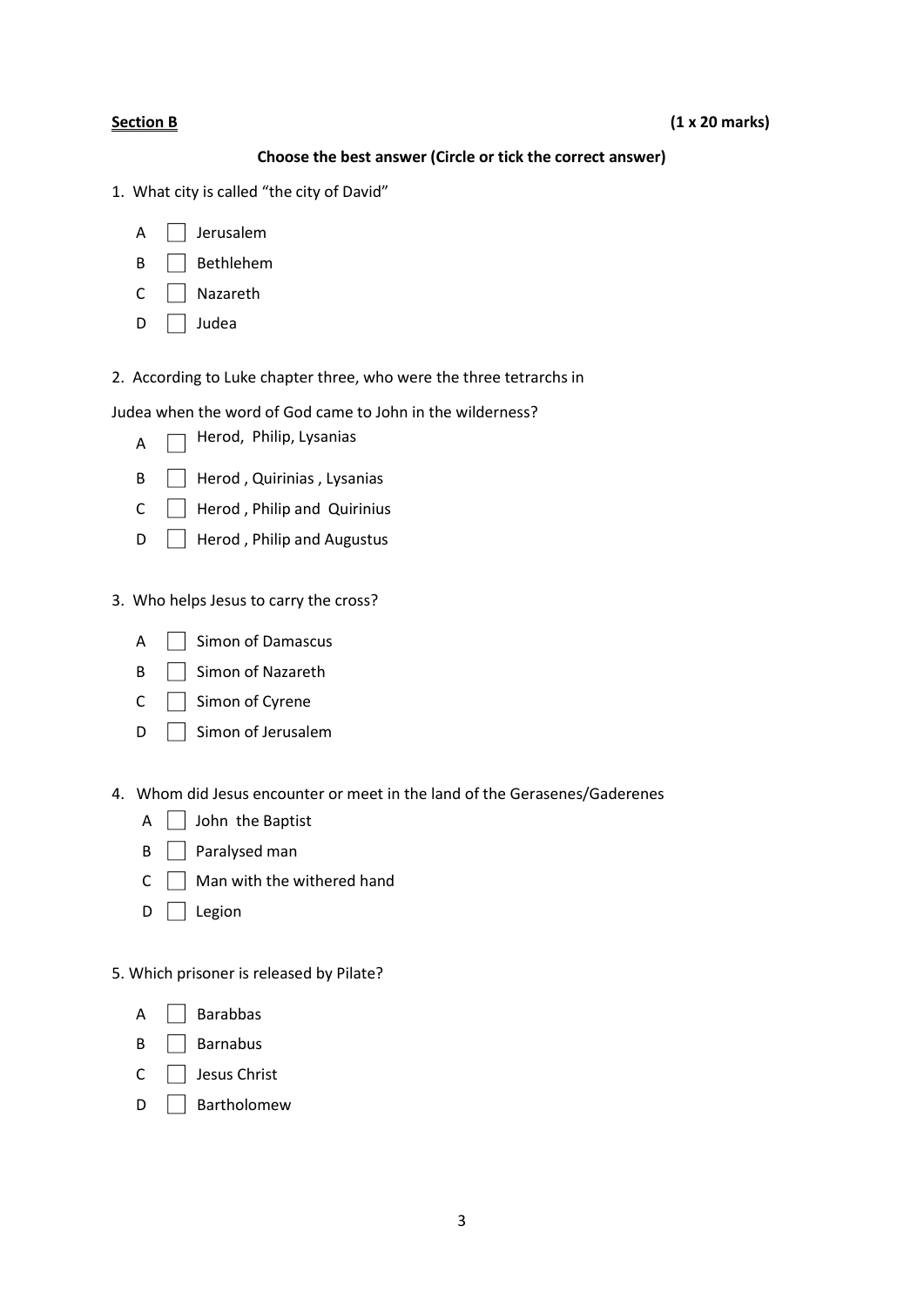6. When a certain Samaritan village did not receive Jesus , What did his Disciples , James & John want Jesus to do ?

- $\mathsf{A} \quad \Box$  Call Fire from Heaven and destroy that village
- B **Enter the grain fields in that village and pluck out the heads of corn**
- $C \quad \Box$  They wanted Jesus to destroy that village with Lightning
- D **D** Destroy that village like Sodom and Gommarah

### 7. What great Miracle did Jesus do in the City of Nain ?

- A Lazarus was raised from the dead in
	- the city of Nain
- $\mathsf{B} \quad \Box$  Demon possessed man was healed
- $C \cap$  Turning of water into Wine
- $\Box$  Jesus raised the dead son of a widow
- 8. He who is least in the Kingdom of God is greater than whom ?
	- $\overline{A}$   $\overline{A}$  John the Baptist
	- B | James and John
	- $C$   $\Box$  Jesus
	- D | Simon Peter

9. In the parable of the Good Samaritan in Luke chapter ten, the man who was beaten and left half dead was traveling from which City to which city?

- $A \cap$  Bethlehem to Nazareth
- B **Nazareth to Bethlehem**
- $C \cap$  Nain to Judea
- $D$  Jerusalem to Jericho

10. Knew he would not die until he had seen the Christ

 $A \cap$  Simeon

- $\overline{B}$   $\overline{A}$  Anna
- $C \cap Z$ achariah
- D **John the Baptist**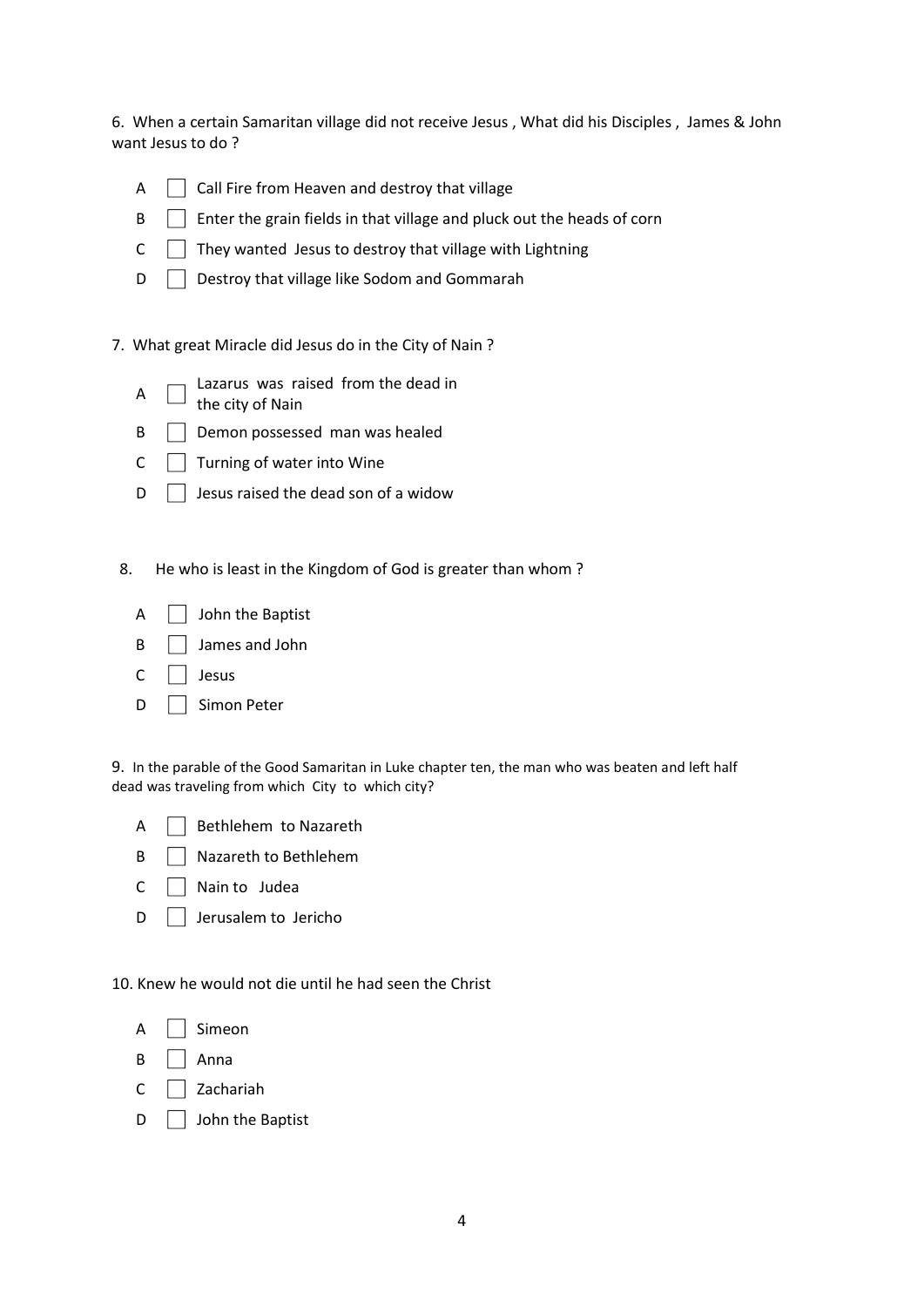- 11. The Cruxifiction of the Lord happened about the sixth hour, and there was darkness over the whole land until the ninth hour, The sixth hour and ninth hour are
	- $\overline{A}$   $\overline{\phantom{a}}$  Noon to 3 O'clock in the afternoon
	- $\mathsf{B} \quad \Box \quad \mathsf{3}$  O'clock to 6 in the afternoon
	- $C \cap S$ ix to Nine in the Morning
	- $\Box$  Six to Nine in the evening

### 12. How did Jesus escape from the People of Nazareth?

| A |  | $\Box$ He walked through their midst |  |  |  |
|---|--|--------------------------------------|--|--|--|
|---|--|--------------------------------------|--|--|--|

- B They were blinded by the angel of the Lord and Jesus escaped from them
- $C \cap$  Pilate sent a Garrison of Soldiers to rescue Jesus from the Crowd
- $\Box$  He got into a boat and quietly left the place.

13. How long did Jesus pray before choosing the 12 disciples?

- $\overline{A}$  1 day
- $\mathsf{B}$   $\Box$  All night
- C  $\Box$  3 days
- $D \begin{array}{|c|} 40 \text{ days} \end{array}$

14. What is known as the Golden Rule?

- A **Render unto Caesar the things that belong to Caesar**
- $\mathsf{B} \quad \Box$  Love your enemies as yourselves and do good unto them
- $C \cap T$  The Giver is more blessed that the Receiver
- $D \cap$  Love thy neighbor as yourself

15. In the parable of the Good Samaritan , Who were the 3 travellers who travelled on the road where the beaten /wounded man was lying ?

- A | A Priest, a Levite & the Good Samaritan
- $\mathsf{B} \quad \Box$  A Centurian, Pharisee, and Sadducee
- C High Priest , Levite and Good Shepherd
- D | Pharisee, Sadducee and Good Samaritan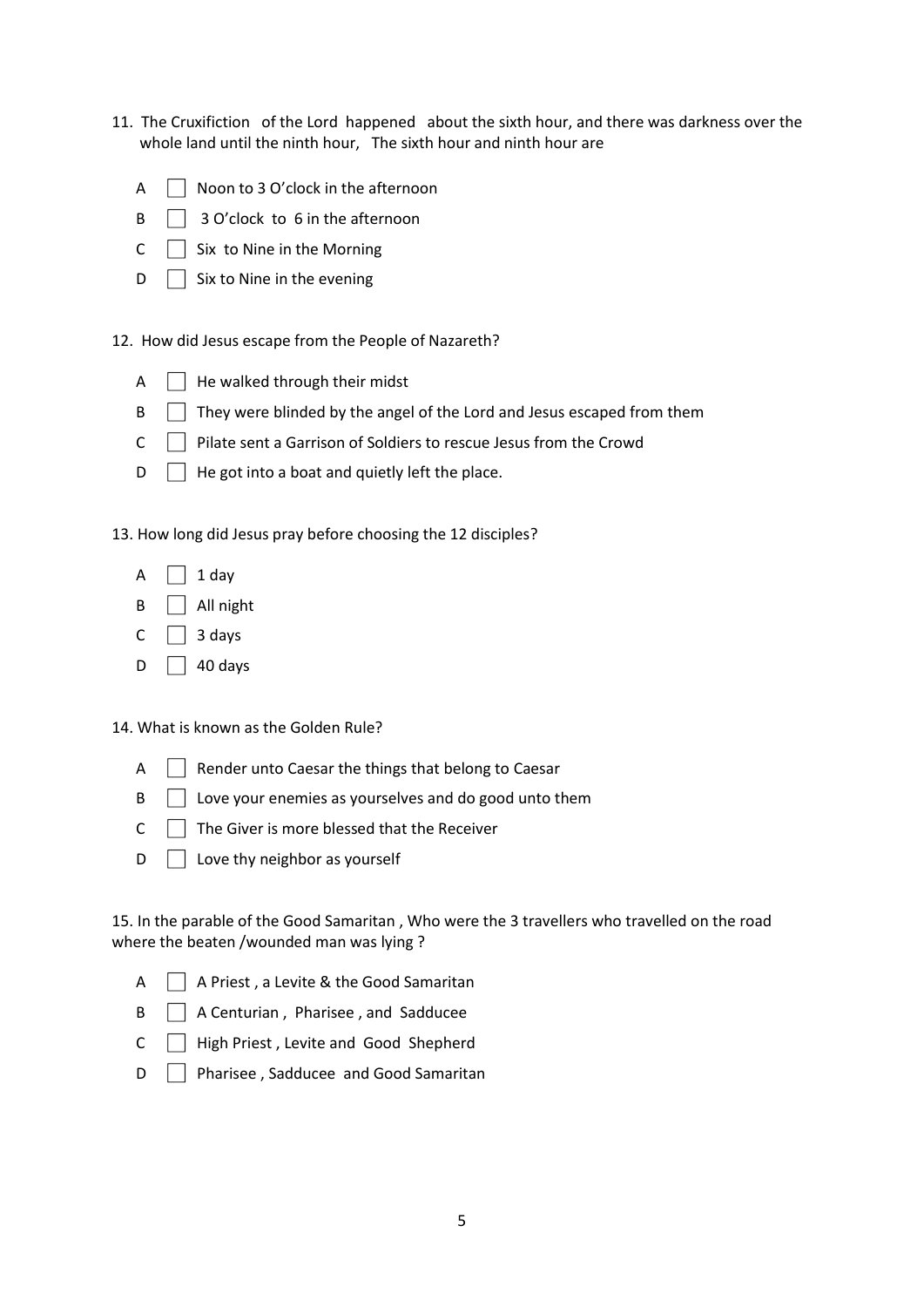16. Who appeared with Jesus on the mount of the transfiguration?

| Enoch and Moses |
|-----------------|
|-----------------|

- B **B** Enoch and Elijah
- $C \cap$  Moses and Elijah
- $\Box$  Abraham and Moses

17. Where did the angels carry the Poor beggar Lazarus when he died ?

- A  $\Box$  To Abraham's Bosom or to Abraham's side
- $\mathsf{B} \quad \Box$  Jesus told him that today you will be with me in Paradise
- $C \cap$  Heaven
- D Hades

18. Which question prompted Jesus to narrate the Parable of the Good Samaritan?

- A Am I my brother's Keeper?
- B Which is better in the eyes of the Lord, Keeping oneself pure or Helping others in need?
- C Who is thy Neighbour?
- D **No** is Better, the Samaritan, the Levite of the Priest?

19. Which lady sat at the feet of Jesus?

| А | Mary Magdalene |  |
|---|----------------|--|
|---|----------------|--|

- $\mathsf{B} \quad \Box$  Mary the Mother of Jesus
- $C \Box$  Priscilla
- $\Box$  None of the above

20. In the Parable of the Fig Tree, After how many years did the owner come to find fruit and found none?

- B Two
- $C \Box$  Three
- $D \cap$  Seven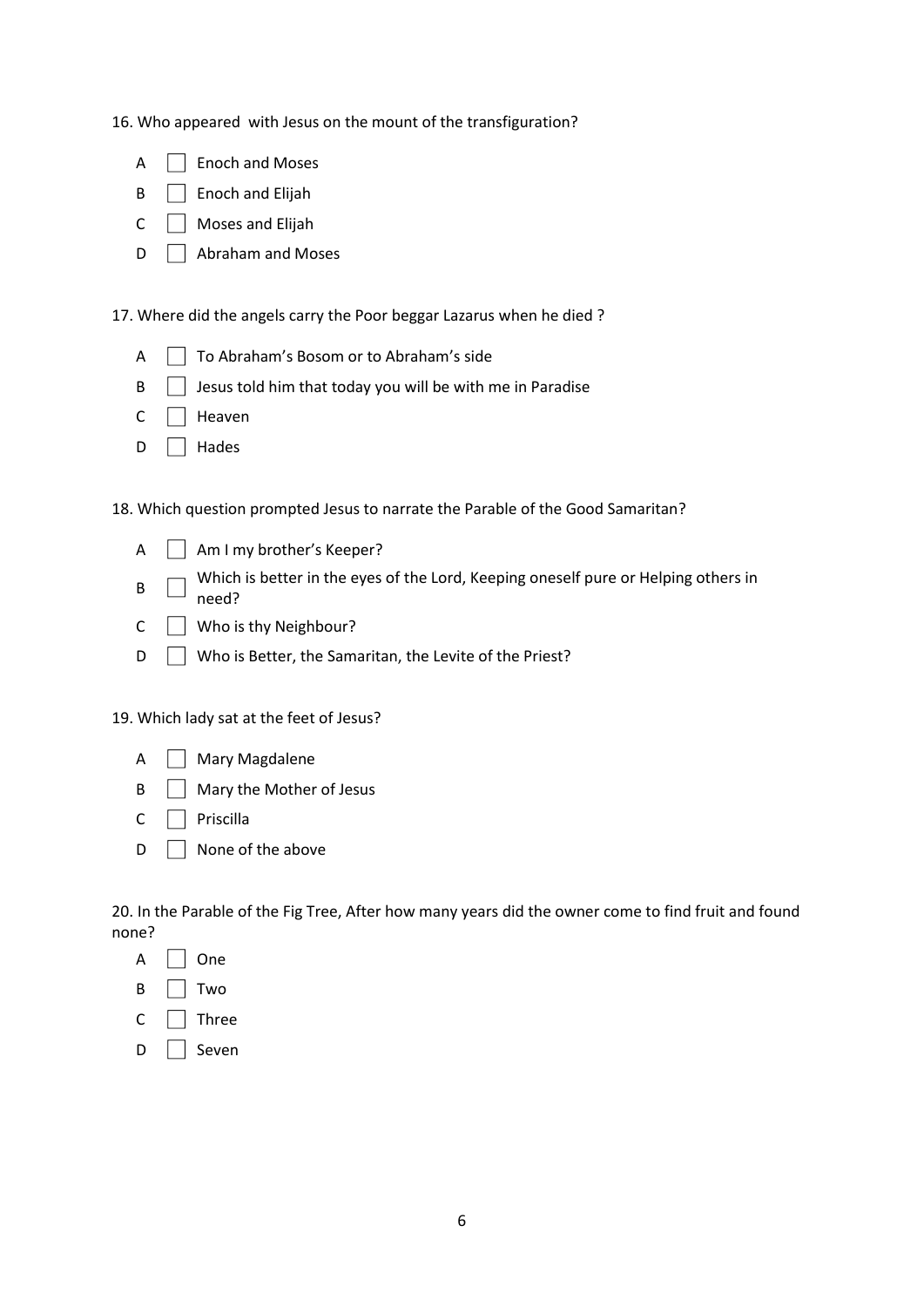| <b>Section C</b>             |                                                                                                                                                                                                        | $(2x 10 = 20 Marks)$ |
|------------------------------|--------------------------------------------------------------------------------------------------------------------------------------------------------------------------------------------------------|----------------------|
|                              | <b>TRUE or FALSE</b>                                                                                                                                                                                   |                      |
| called them.<br><b>True</b>  | 1. Simon Peter and his brother Andrew were fishing in the lake of Genneserat when Jesus first<br>False                                                                                                 |                      |
| <b>True</b>                  | 2. The Pharisees fast 3 times a week according to the parable of the Pharisee and the Sadducee<br>False                                                                                                |                      |
| <b>True</b>                  | 3. When Jesus was Baptized, the Holy Spirit descended upon him in the Bodily form of a Dove.<br>False                                                                                                  |                      |
| <b>True</b>                  | 4. Simeon told Mary that a sword will pierce her soul<br>False                                                                                                                                         |                      |
| <b>True</b>                  | 5. Jesse the Father of David was from the Tribe of Benjamin<br>False                                                                                                                                   |                      |
| <b>True</b>                  | 6. And after this he went out and saw a tax collector called Zaccheaus sitting out at the tax counter<br>and he said unto him, Follow me and immediately he left all and began to follow him<br>False  |                      |
| the son of Abraham "<br>True | 7. The Book of Luke begins as follows "The book of the generation of Jesus Christ, the son of David,<br>False                                                                                          |                      |
| repent<br><b>True</b>        | 8. Chorazin and Bethsaida were two cities in Israel, where the Lord did mighty works and deeds,<br>yet they did not repent . Jesus told them Woe unto them (Curses unto them) as they did not<br>False |                      |
| Sacrifice<br><b>True</b>     | 9. While offering sacrifices, Pontius Pilate mingled the blood of the Galileans and offered it as a<br>False                                                                                           |                      |
|                              | 10. The Gospel of Luke has 27 Chapters                                                                                                                                                                 |                      |

True False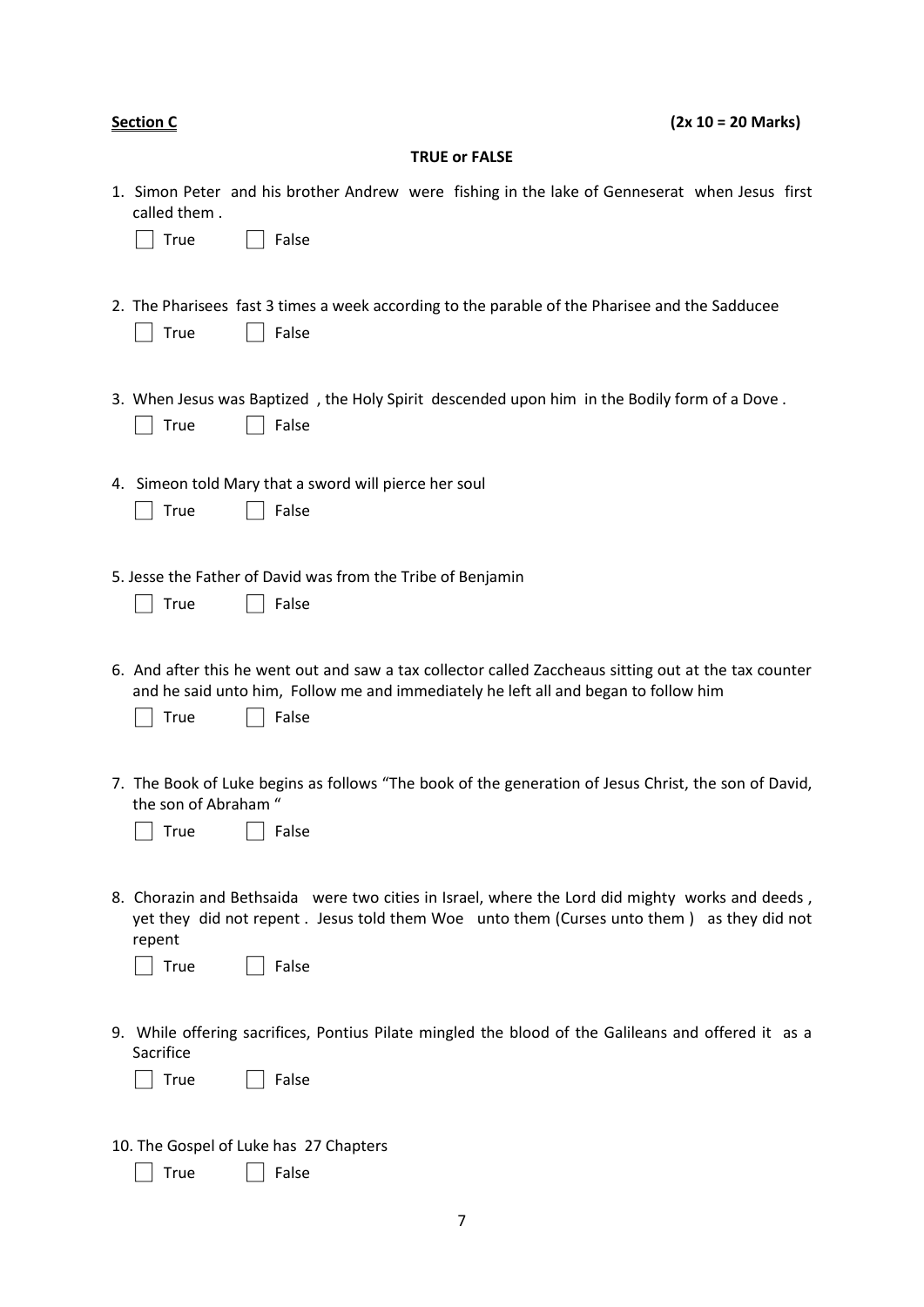### **WHO/WHAT AM I?**

1. I am the son of Heli? *Who am I?* ………………………………………………………………………….. 2. I was one of the Disciples on the road to Emmaus , I am mentioned by name in the Bible. *Who am I?* ………………………………………………………………………….. 3. I wrote a book to Theophillus. *Who am I?* ………………………………………………………………………….. 4. I said Now that I have now seen the Consolation (Salvation ) of Israel, let me depart in Peace *Who am I?* ………………………………………………………………………….. 5. Baby Jesus was placed in this after he was born

*What am I?* …………………………………………………………………………..

- 6. Luke's Gospel describes me as somebody who never left the Temple *Who am I?* …………………………………………………………………………..
- 7. When Zechariah doubted what I told him , He became Mute **.**

*Who am I?* …………………………………………………………………………..

- 8. Both Elizabeth and Zechariah were from my Lineage. *Who am I?* …………………………………………………………………………..
- 9. A dog came and licked my sores in one of the parables ?

*Who am I ?* …………………………………………………………………………..

10. Jesus told that his second coming would be similar to the days of ………………………….. I am an Old Testament Character

*Who am I?* …………………………………………………………………………..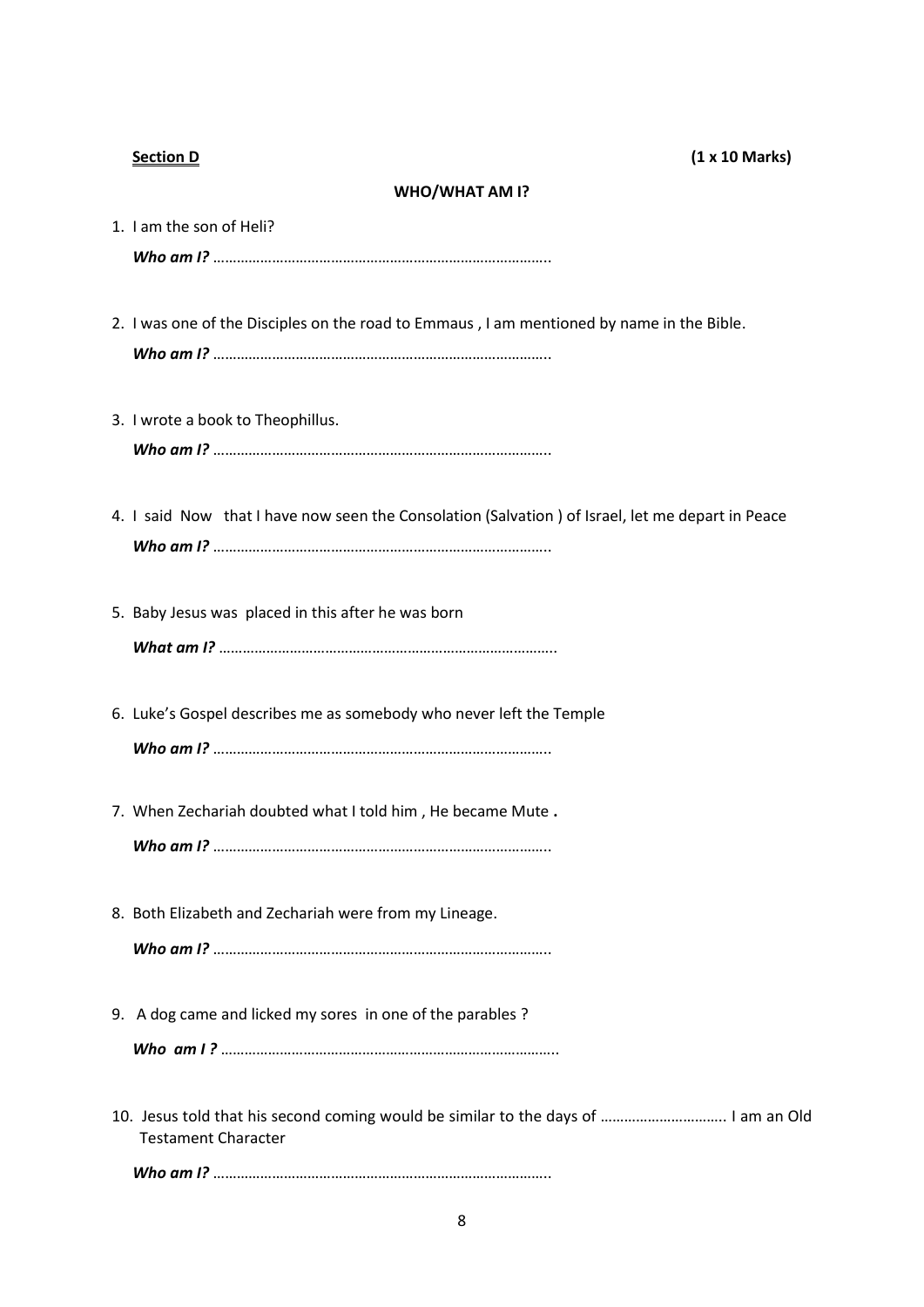# **Section E (2 x 10 = 20 Marks)**

## **FILL IN THE BLANKS**

1. And Jesus said "……………………………………………………., and it will be given to you in good measure, pressed down, shaken together, and running over "

2. And Jesus said , "The Son of Man is also ……………………………………………………. ( 4 words )

3. For out of the abundance of one's heart the ……………………………………………………. ( 2 words )

4. " And he shall give him the Throne of his Father …………………………………………………….and he shall reign over the house of …………………………………………………….for ever; and of his kingdom there shall be no end.

5. A good man out of …………………………………………………….brings forth good things . ( 5 words )

6. But Jesus said to him, "No one, having put his hand to the plow, and …………………………………………., is fit for the kingdom of God ( 2 words )

7. "But that you may know that the …………………………of………………………….has authority on earth to ……………………… ………………………" (two words ) . he said to the man who was paralyzed – "I say to you, rise, take up your bed and go home."

8. Now the Feast of ……………………………………………………. ( 2 words ) drew near, which is called Passover. And the chief priests and the scribes sought how they might kill Him, for they feared the people.

9. Identify the individual named in this passage from Luke chapter twelve: "Consider the lilies,how they grow: they neither toil nor spin; and yet I say to you, even …………………………………………………….in all his glory was not arrayed ( dressed ) like one of these." ( 2 words )

10 . God destroyed a city by Fire and Brimstone , Lot lived in that city , Can you name that city ……………………………………………………. ( 1 word ) .